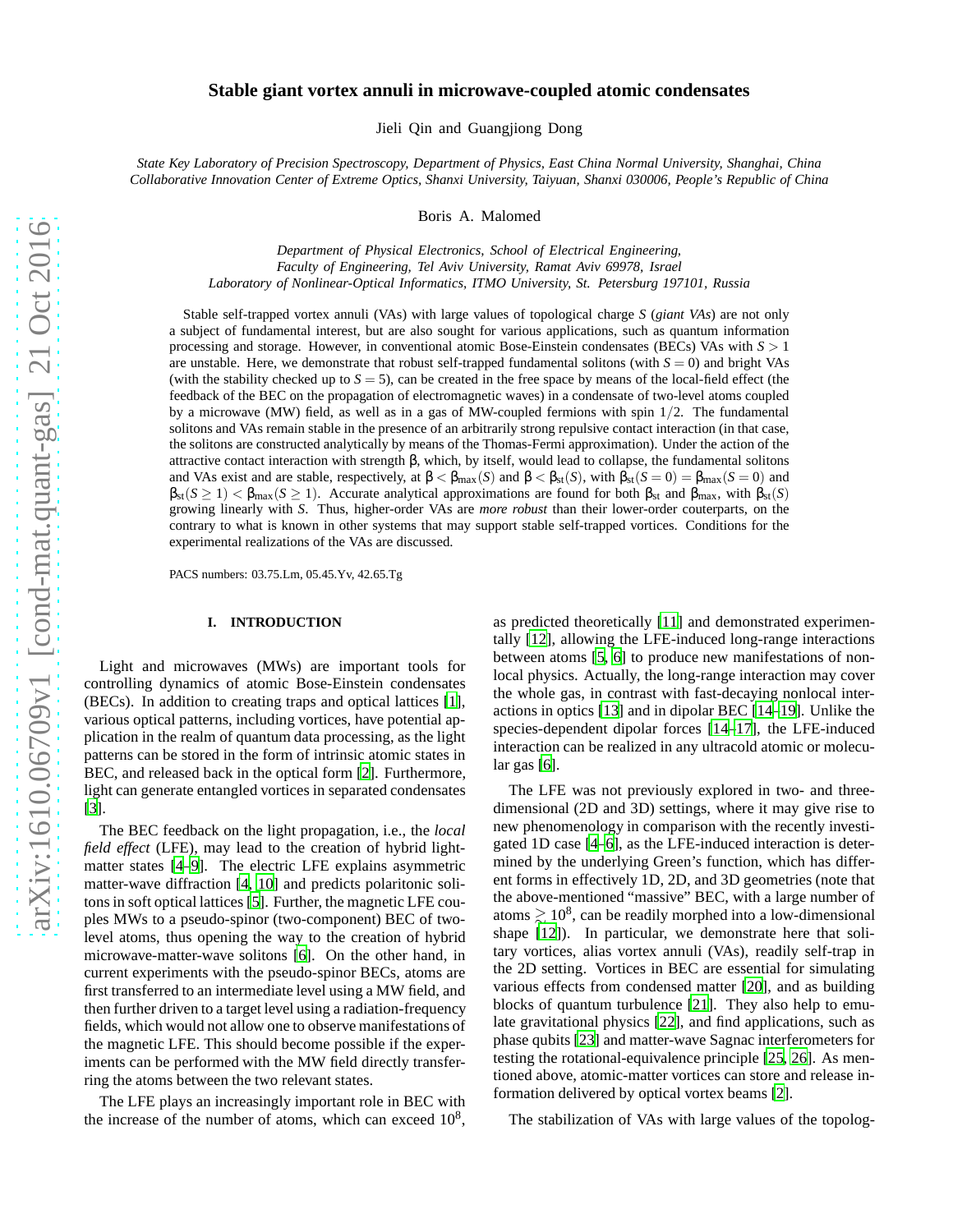ical charge (vorticity) *S*, which is required for deterministic creation of vortices [\[28\]](#page-6-4) and for applications (in particular, the storage of higher-order optical vortices in the form of their atomic counterparts), is a challenging issue [\[27\]](#page-6-5). Under repulsive interactions, vortices supported by a nonzero background are stable solely for  $S = 1$ , while vortices with  $S \geq 2$  split into ones with  $S = 1$  [\[27\]](#page-6-5). For the above-mentioned applications, most relevant are bright VAs in BEC with attractive nonlinearity. Unlike nonlinear optics, where VAs can be stabilized by non-Kerr nonlinearities [\[29](#page-6-6)], in BEC with attractive interactions the only setting which gives rise to stable 2D [\[30\]](#page-6-7) and 3D [\[31](#page-6-8)] *semi-vortices* (with  $S_{\uparrow} = 1$  and  $S_{\downarrow} = 0$  in their two components) in the free space is provided by the spin-orbit coupling. However, all higher-order states, with  $S_{\uparrow} = 1 + s$ ,  $S_{\perp} = s \geq 1$ , are unstable. The family of single-component modes with  $S = 1$  may be partly stabilized by a trapping potential, but all the higher-order VAs with  $S \geq 2$  remain unstable in this case too [\[32](#page-6-9)]. Partly stable VAs with  $S \ge 2$  were predicted only in "exotic" settings, with the local strength of the repulsive nonlinearity in the space of dimension *D* growing with distance  $r$  from the center faster than  $r^D$  [\[33\]](#page-6-10), or making use of a combination of a trapping potential and a *spatially localized* attractive interaction [\[34](#page-6-11)].

In this work, we introduce a 2D hybrid system consisting of a pseudo-spinor BEC whose two components are coupled by a MW field through a magnetic-dipole transition. The system gives rise to *stable* giant VAs, i.e., ones with *arbitrarily high* values of *S* (the stability checked up to  $S = 5$ ). This is as well possible in the presence of additional contact repulsive interactions. On the other hand, under the action of an attractive contact interaction, with strength β, which drives the critical collapse in the 2D geometry [\[35\]](#page-6-12), the VAs exist and are stable, respectively, for  $\beta < \beta_{\text{max}}$  and  $\beta < \beta_{\text{st}} \leq \beta_{\text{max}}$ . We demonstrate, by means of analytical and numerical considerations, that  $\beta_{st}$  linearly grows with *S*, thus making higher-order vortices *more robust* than lower-order ones, opposite to what is known in few other models capable to support stable higherorder VAs [\[33,](#page-6-10) [34](#page-6-11)]. It is relevant to mention that the concept of giant vortices is known in the usual BEC settings with the contact repulsion [\[36](#page-6-13)], where they are not self-trapped objects, i.e., they are not VAs.

The rest of the paper is organized as follows. The model is introduced in Section II, numerical and analytical results are collected in Section III, and the paper is concluded by Section IV.

#### **II. THE MODEL**

As schematically shown in Fig. [1,](#page-1-0) we consider a nearly-2D (pancake-shaped) binary BEC composed of two different hyperfine states of the same atomic species, which is described by the two-component (pseudo-spinor) wave function,  $|\Psi\rangle = (\Psi_{\downarrow}, \Psi_{\uparrow})^T$ , with each component emulating "spin-up" and "spin-down" states. The corresponding Hamiltonian is  $H = \hat{\mathbf{p}}^2/2m_{\text{at}} - (\hbar \delta/2)\sigma_3 - \mathbf{m} \cdot \mathbf{B}$  [\[6\]](#page-5-7), where  $m_{\text{at}}$ ,  $\hat{\mathbf{p}}$ , and  $\mathbf{m}$ are the atomic mass, 2D momentum, and magnetic moment,  $\hbar\delta$  an energy difference between atomic states  $|\uparrow\rangle$  and  $|\downarrow\rangle$ ,  $\sigma_3$ 



<span id="page-1-0"></span>FIG. 1: Two hyperfine atomic states coupled by the MW (microwave) field in a pancake-shaped BEC. The MW field is polarized in the direction perpendicular to the pancake's plane.

the Pauli matrix, and  $\mathbf{B} = \mu_0(\mathbf{H} + \mathbf{M})$  is the magnetic induction, with magnetic field **H** and magnetization  $M = \langle \Psi | m | \Psi \rangle$ . In the rotating-wave approximation, the atomic wave function,  $|\psi\rangle \equiv |\phi\rangle e^{\pm i\omega t/2} \equiv (\phi_{\perp}, \phi_{\uparrow})^T$ , is governed by coupled Gross-Pitaevskii equations (GPEs), with ∗ standing for the complex conjugate:

$$
i\hbar \partial \phi_{\downarrow} / \partial t = \left( \hat{\mathbf{p}}^2 / 2m_{\text{at}} + \hbar \Delta / 2 - \mu_0 \mathbf{m}_{\uparrow \downarrow} \cdot \mathbf{m}_{\downarrow \uparrow} |\phi_{\uparrow}|^2 \right) \phi_{\downarrow} - \mu_0 \mathbf{m}_{\downarrow \uparrow} \cdot \mathbf{H}^* \phi_{\uparrow}, i\hbar \partial \phi_{\uparrow} / \partial t = \left( \hat{\mathbf{p}}^2 / 2m_{\text{at}} - \hbar \Delta / 2 - \mu_0 \mathbf{m}_{\uparrow \downarrow} \cdot \mathbf{m}_{\downarrow \uparrow} |\phi_{\downarrow}|^2 \right) \phi_{\uparrow} - \mu_0 \mathbf{m}_{\uparrow \downarrow} \cdot \mathbf{H} \phi_{\downarrow},
$$
 (1)

with detuning  $\Delta = \omega - \delta$  of the MW from the atomic transition, and matrix elements of the magnetic moment, **m**↑↓ and  $\mathbf{m}_{\perp} \cdot (\mathbf{m}_{\uparrow} = \mathbf{m}_{\perp} = 0$  due to the symmetry).

The magnetic field and magnetization, which are polarized perpendicular to the pancake's plane, are each represented by a single component, *H* and *M*, which obey the Helmholtz equation,

<span id="page-1-1"></span>
$$
\nabla^2 H + k^2 H = -k^2 M,\tag{2}
$$

where  $k$  is the MW wavenumber. As the wavelength of the MW field,  $\lambda = 2\pi/k$ , is always much greater than an experimentally relevant size of the BEC, the second term in Eq. [\(2\)](#page-1-1) may be omitted in comparison with the first term (see also Ref. [\[6\]](#page-5-7)), reducing Eq. [\(2\)](#page-1-1) to the Poisson equation for the scalar field:

<span id="page-1-2"></span>
$$
\nabla^2 H = -k^2 M. \tag{3}
$$

Because the medium's magnetization, which is the source of the magnetic field, is concentrated in the pancake, the Poisson equation may be treated as one in the 2D plane. Them using the Green's function of the 2D Poisson equation, the magnetic field is given by

$$
H = H_0 - Nk^2 \left| \mathbf{m}_{\downarrow\uparrow} \right| / (2\pi l_{\perp}) \int \ln \left( \left| \mathbf{r} - \mathbf{r}' \right| \right) \phi_{\downarrow}^* \left( \mathbf{r}' \right) \phi_{\uparrow} \left( \mathbf{r}' \right) d\mathbf{r}', \tag{4}
$$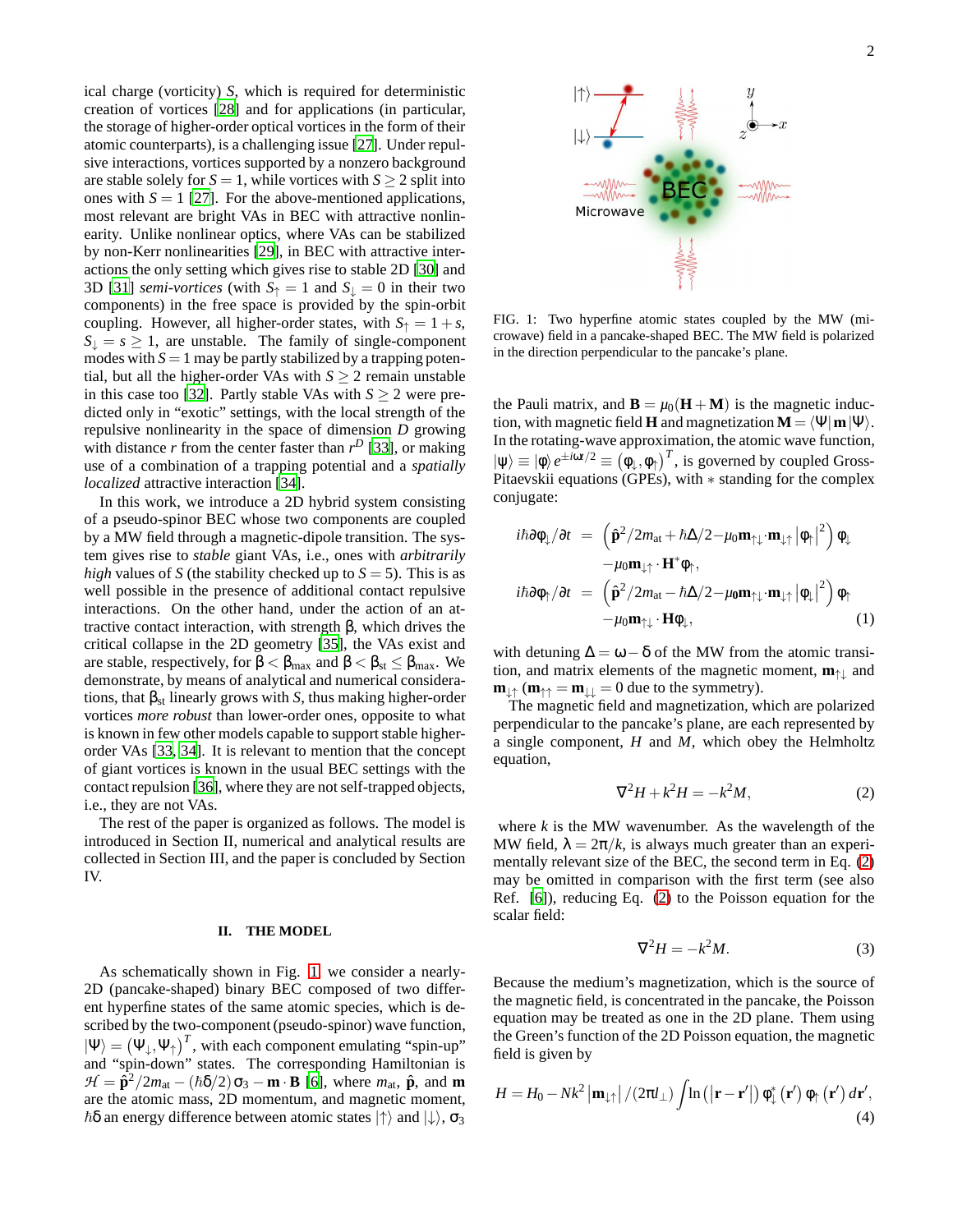where *H*<sup>0</sup> is a background magnetic field of the MW, *N* is the number of atoms, and **r** is the set of 2D coordinates normalized by the transverse confinement size *l*⊥. Then, the GPEs for the wave function, subject to normalization  $\int \left( \left| \Phi_\uparrow \right|^2 + \left| \Phi_\downarrow \right| \right)$  $\int_a^2 dx = 1$ , takes the form of

$$
i\frac{\partial\phi_{\downarrow}}{\partial\tau} = \left(-\frac{1}{2}\nabla^2 + \eta + H_0 - \beta |\phi_{\uparrow}|^2\right)\phi_{\downarrow}
$$

$$
+\frac{\gamma\phi_{\uparrow}}{2\pi}\int\ln\left(|\mathbf{r} - \mathbf{r}'|\right)\phi_{\downarrow}\left(\mathbf{r}'\right)\phi_{\uparrow}^{*}\left(\mathbf{r}'\right)d\mathbf{r}',\tag{5}
$$

$$
i\frac{\partial \phi_{\uparrow}}{\partial \tau} = \left(-\frac{1}{2}\nabla^2 - \eta + H_0 - \beta |\phi_{\downarrow}|^2\right)\phi_{\uparrow} +\frac{\gamma \phi_{\downarrow}}{2\pi} \int \ln\left(|\mathbf{r} - \mathbf{r}'|\right)\phi_{\downarrow}^*(\mathbf{r}') \phi_{\uparrow}(\mathbf{r}') d\mathbf{r}',
$$
 (6)

where rescaling is defined by  $\phi_{\uparrow,\downarrow} = \sqrt{N}/l_{\perp}\psi_{\uparrow,\downarrow}$ ,  $\tau = t/t_0$ with  $t_0 = \hbar/E_c$  and  $E_c = \hbar^2/(m_{\text{at}}l_{\perp}^2)$ ,  $\eta \equiv t_0 \Delta/2$ , and scaled strengths of the LFE and contact interactions (if any) are

$$
\gamma = m_{\text{at}} l_{\perp} k^2 N \mu_0 \left| \mathbf{m}_{\downarrow \uparrow} \right|^2 / \hbar^2, \, \beta \equiv N \mu_0 \mathbf{m}_{\uparrow \downarrow} \cdot \mathbf{m}_{\downarrow \uparrow} / \left( \hbar l_{\perp}^3 E_c \right). \tag{7}
$$

To describe experimental conditions, three-dimensional should also include the trapping potential,  $(\Omega^2/2) r^2 \phi_{\uparrow,\downarrow}$ . It has been checked that, after the creation of the trapped modes, the potential may be switched off, leading to smooth transformation of the modes into their self-trapped counterparts obtained directly found in the free space ( $\Omega = 0$ ). The vorticity may be imparted to the trapped condensate by a vortical optical beam [\[2\]](#page-5-1).

If collisions between atoms belonging to the two components are considered (with the corresponding strength of the contact interaction tunable by dint of the Feshbach resonance [\[37](#page-6-14)]), the additional cross-cubic terms can be absorbed into rescaled coefficient β. Collisions may also give rise to selfinteraction terms,  $-\tilde{\beta} |\phi_{\downarrow}|$ <sup>2</sup> and  $\tilde{\beta} |\phi_{\uparrow}|$  $2<sup>2</sup>$ , in the parentheses of Eqs. [\(5\)](#page-2-0) and [\(6\)](#page-2-1), respectively. On the other hand, the same equations with  $\beta = 0$  apply as well to a different physical setting, *viz*., a degenerate Fermi gas with spin  $1/2$ , in which  $\phi$ and  $\phi$ <sup> $\uparrow$ </sup> represent two spin components, coupled by the MW magnetic field [\[6,](#page-5-7) [38\]](#page-6-15).

The following analysis is chiefly dealing with the zerodetuning (symmetric) system,  $\eta = 0$ . In this case, Eqs. [\(5\)](#page-2-0) and [\(6\)](#page-2-1) coalesce into a single equation for  $\phi_{\perp} = \phi_{\uparrow} \equiv$ φexp(−*iH*0τ), subject to normalization <sup>R</sup> |φ(**r**)| 2 *d***r** = 1/2:

<span id="page-2-3"></span>
$$
i\frac{\partial\Phi}{\partial\tau} = \left[ -\frac{1}{2}\nabla^2 - \beta |\phi|^2 + \frac{\gamma}{2\pi} \int \ln\left(|\mathbf{r} - \mathbf{r}'|\right) |\phi(\mathbf{r}')|^2 d\mathbf{r}' \right] \phi,
$$
\n(8)

and the above-mentioned self-interaction coefficient,  $\hat{B}$ , may be absorbed into β. This equation and the normalization condition are invariant with respect to the self-similarity transformation:  $\phi(\mathbf{r}, \tau) = \sqrt{\gamma_0} \tilde{\phi}(\tilde{\mathbf{r}}, \tau) \exp\{-i[\gamma(\ln \gamma_0)/8\pi]\tau\}, \tau =$  $\gamma_0^{-1}$ τ̃, **r** =  $\gamma_0^{-1/2}$ **r**̃, γ =  $\gamma_0 \tilde{\gamma}$ , β = β , which allows one to replace γ by  $\gamma/\gamma_0$  with arbitrary factor  $\gamma_0$ . We use this option to to fix  $\gamma = \pi$  in the numerical analysis of the symmetric configuration. In physical units, for alkali atoms transversely confined



<span id="page-2-0"></span>

<span id="page-2-2"></span><span id="page-2-1"></span>FIG. 2: Radial profiles of the magnetic filed and wave functions in fundamental solitons (top) and vortices with  $S = 1$  (middle) and  $S = 5$ (bottom) at indicated values of  $β$ .

with  $l_{\perp} = 1$   $\mu$ m and irradiated by a MW with wavelength 1 mm, the above definition yields  $\gamma \sim 10^{-7} N$ . Thus,  $\gamma \sim 10$ for the experimentally available "massive" BEC with  $N \sim 10^8$ [\[11](#page-5-8), [12\]](#page-5-9), while a typical VA radius can be estimated as  $\sim 10$ *µ*m (see Figs. [2](#page-2-2) and [5](#page-4-0) below), and a characteristic range of the magnetic-field amplitudes may reach a few gauss.

## **III. THE RESULTS**

Stationary solutions to Eq.  $(8)$  with chemical potential  $\mu$ and vorticity *S* are looked for, in polar coordinates  $(r, \theta)$ , as

<span id="page-2-5"></span>
$$
\phi = e^{-i\mu\tau - iS\theta} \Phi_S(r),\tag{9}
$$

where  $\Phi_S(r)$  is a real radial wave function. Typical examples of solutions for  $\Phi_S(r)$ , produced by the imaginary-time evolution method [\[39\]](#page-6-16), are plotted in Fig. [\(2\)](#page-2-2), for different values of *S* and β ≥ 0. Numerical results demonstrate that fundamental solitons (which correspond to  $S = 0$ ) and VAs are destroyed by the collapse at  $\beta > \beta_{\text{max}}(S)$ , see Table [I.](#page-3-0) This critical value can be found by considering the energy corresponding to Eqs. [\(5\)](#page-2-0) and [\(6\)](#page-2-1) with  $\phi_{\uparrow} = \phi_{\downarrow}$ ,

<span id="page-2-4"></span>
$$
E = 2\pi \int_0^\infty r dr \left[ (\Phi_S')^2 + r^{-2} S^2 \Phi_S^2 - \beta \Phi_S^4 \right]
$$

$$
+ \frac{\gamma}{2\pi} \int \int dr_1 dr_2 \ln \left( |\mathbf{r}_1 - \mathbf{r}_2| \right) \Phi_S^2(\mathbf{r}_1) \Phi_S^2(\mathbf{r}_2). \tag{10}
$$

The numerical findings displayed in Figs. [2](#page-2-2) and [5](#page-4-0) suggest that, for *S*  $\geq$  2 and β large enough, the vortex takes the shape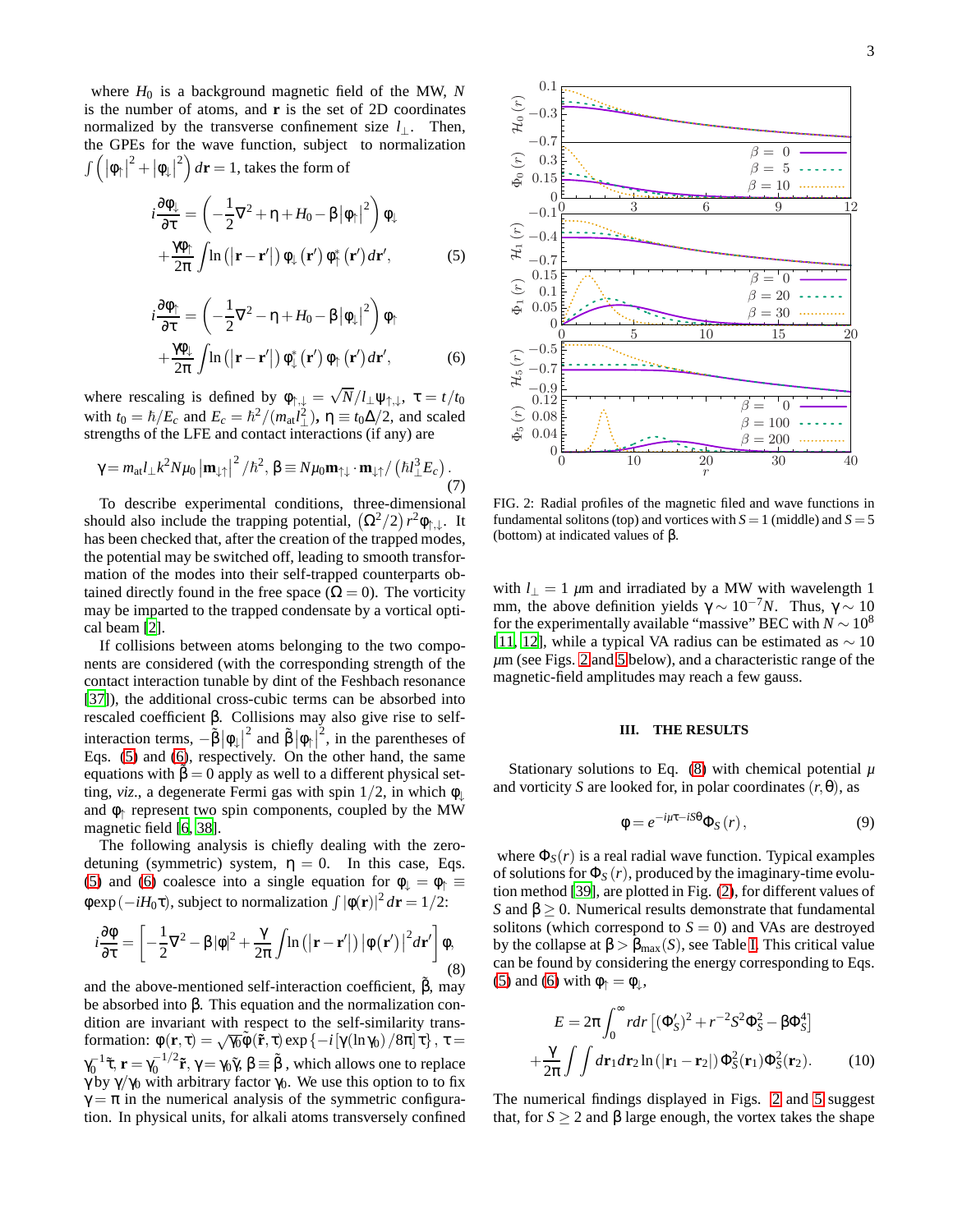|  | $S \left  \beta_{\text{max}} \right  \beta_{\text{max}}^{(\text{an})} \left  \beta_{\text{st}} \right $ |                                                              | $S \beta_{\text{max}}   \beta_{\text{max}}^{(\text{an})}   \beta_{\text{st}}$ |  |
|--|---------------------------------------------------------------------------------------------------------|--------------------------------------------------------------|-------------------------------------------------------------------------------|--|
|  |                                                                                                         | $ 0 11.8 \ln/a  \equiv \beta_{\text{max}}  3 132.5 130.6 41$ |                                                                               |  |
|  | 1 48.3 43.5 11                                                                                          |                                                              | 4 175.5 174.1 57                                                              |  |
|  | 2 89.7 87.0 28                                                                                          |                                                              | 5 218.5 217.7 70                                                              |  |

<span id="page-3-0"></span>TABLE I:  $\beta_{\text{max}}$  and  $\beta_{\text{max}}^{(\text{an})}$ : numerically obtained and analytically predicted values of the contact-interaction strength, β, up to which the fundamental solitons and vortex annuli exist.  $\beta_{st}$ : the numerically identified stability boundary of the vortex annuli.

of a narrow annulus, which may be approximated by the usual quasi-1D soliton shape in the radial direction, with regard to the adopted normalization, cf. Ref. [\[49\]](#page-6-17):

$$
\Phi_S(r) = \sqrt{\beta}/(8\pi R) \operatorname{sech}[\beta(r - R)/(8\pi R)], \qquad (11)
$$

where  $R$  is the VA's radius. The substitution of this approximation in Eq. [\(10\)](#page-2-4) yields

$$
E(R) = \left[S^2 - \frac{\beta^2}{3(8\pi)^2}\right] \frac{1}{2R^2} + \frac{\gamma}{8\pi} \ln R.
$$
 (12)

Next, the annulus' radius  $R$  is to be selected as a point corresponding to the energy minimum:  $dE/dR = 0$ , i.e.,  $R_{\text{min}}^2 =$  $(8\pi/\gamma)\left[S^2 - (1/3)\left(\frac{\beta}{8\pi}\right)^2\right]$  (comparison with numerical results demonstrates that  $R_{\rm min}$  provides a reasonable approximation for the radius of narrow VAs). Then,  $\beta_{\text{max}}$  is predicted as the value at which  $R_{\text{min}}^2$  vanishes, i.e., the annulus collapses to the center,

<span id="page-3-2"></span>
$$
\beta_{\text{max}}^{(\text{an})} = 8\sqrt{3}\pi S. \tag{13}
$$

As seen in Table [I,](#page-3-0) this analytical prediction is virtually identical to its numerically found counterparts at  $S \geq 2$ .

Further, it is found that  $\beta_{\text{max}}$  is the same as in the "simplified" 2D GPE that contains solely the local-attraction term,

<span id="page-3-1"></span>
$$
i\partial\phi/\partial\tau = -\left[ (1/2)\nabla^2 + \beta |\phi|^2 \right] \phi, \tag{14}
$$

for which the existence limit was found in Refs. [\[41\]](#page-6-18), for *S* = 0, and in Ref. [\[40](#page-6-19)] for  $1 \le S \le 5$ , i.e.,  $\beta_{\text{max}}$  does not depend of the LFE strength, γ. To explain this fact, we note that, at the limit stage of the collapse, when the shrinking 2D annulus becomes extremely narrow, the equation for the wave function becomes asymptotically tantamount to Eq. [\(14\)](#page-3-1), therefore the condition for the onset of the collapse is identical in both equations. However, the solitons of Eq. [\(14\)](#page-3-1) exist solely at  $\beta = \beta_{\text{max}}$ , being completely unstable, while the LFE-induced long-range interaction in Eqs. [\(5\)](#page-2-0) and [\(6\)](#page-2-1) creates *stable* solitons and vortices for all *S*, as shown below. It is worthy to stress too that the analytical result given by Eq. [\(13\)](#page-3-2) provides an explanation for the numerical findings that were first reported in Ref. [\[40](#page-6-19)] and later considered in many works, but never reproduced in an analytical form.

The stability of the self-trapped modes has been systematically tested by real-time simulations of Eqs. [\(5\)](#page-2-0) and [\(6\)](#page-2-1)



 $\tilde{y}$ 

 $\rho(0,0,\tau)$ 

FIG. 3: (a) Oscillations of the peak density,  $\rho(0,0) \equiv$  $\left|\phi_{\downarrow}(x=y=0)\right|^2 + \left|\phi_{\uparrow}(x=y=0)\right|^2$ , of the perturbed fundamental soliton at  $\beta = 11.6$  (for different perturbation amplitudes). (b) The oscillation frequency vs. the squared oscillation amplitude,  $A^2$ . The top row displays profiles of the oscillating soliton.

<span id="page-3-3"></span>τ



<span id="page-3-4"></span>FIG. 4: Stable perturbed evolution of the fundamental soliton, with *S* = 0 and β = 11. Note that this value of β is close to the existence boundary,  $\beta_{\text{max}}(S=0) = 11.8$ , see Table 1.

with random perturbations added to the stationary solutions (independent perturbations were taken for  $\phi$ <sup>+</sup> and  $\phi$ <sup>+</sup>, to verify the stability against breaking the symmetry between them). The fundamental solitons are stable in their entire existence region,  $\beta < \beta_{\text{max}} \approx 11.8$ . At β very close to  $\beta_{\text{max}}$ , the perturbations lead to persistent oscillations, as shown in Fig. [3\(](#page-3-3)a) for  $\beta = 11.6$ , due to excitation of a soliton's internal mode [\[43](#page-6-20)[–45](#page-6-21)]. It is seen in Fig. [3\(](#page-3-3)b) that the oscillation frequency is a nearly linear function of the squared amplitude of the oscillations, which is a typical feature of a nonlinear oscillatory mode.

Systematic simulations of the evolution of the VA families reveal an internal stability boundary,  $\beta_{st}(S) < \beta_{max}(S)$  (see Table 1), the vortices being stable at  $\beta < \beta_{st}(S)$ . In the interval of  $\beta_{st}(S) < \beta < \beta_{max}(0)$ , they are broken by azimuthal perturbations into rotating necklace-shaped sets of fragments, which resembles the initial stage of the instability development of localized vortices in usual models [\[29,](#page-6-6) [32,](#page-6-9) [46,](#page-6-22) [47\]](#page-6-23); however, unlike those models, the necklace does not expand, remaining confined under the action of the effective nonlocal interaction. Typical examples of the stable and unstable evolution of fundamental solitons and VAs are displayed, respectively, in Figs. [4](#page-3-4) and [5.](#page-4-0)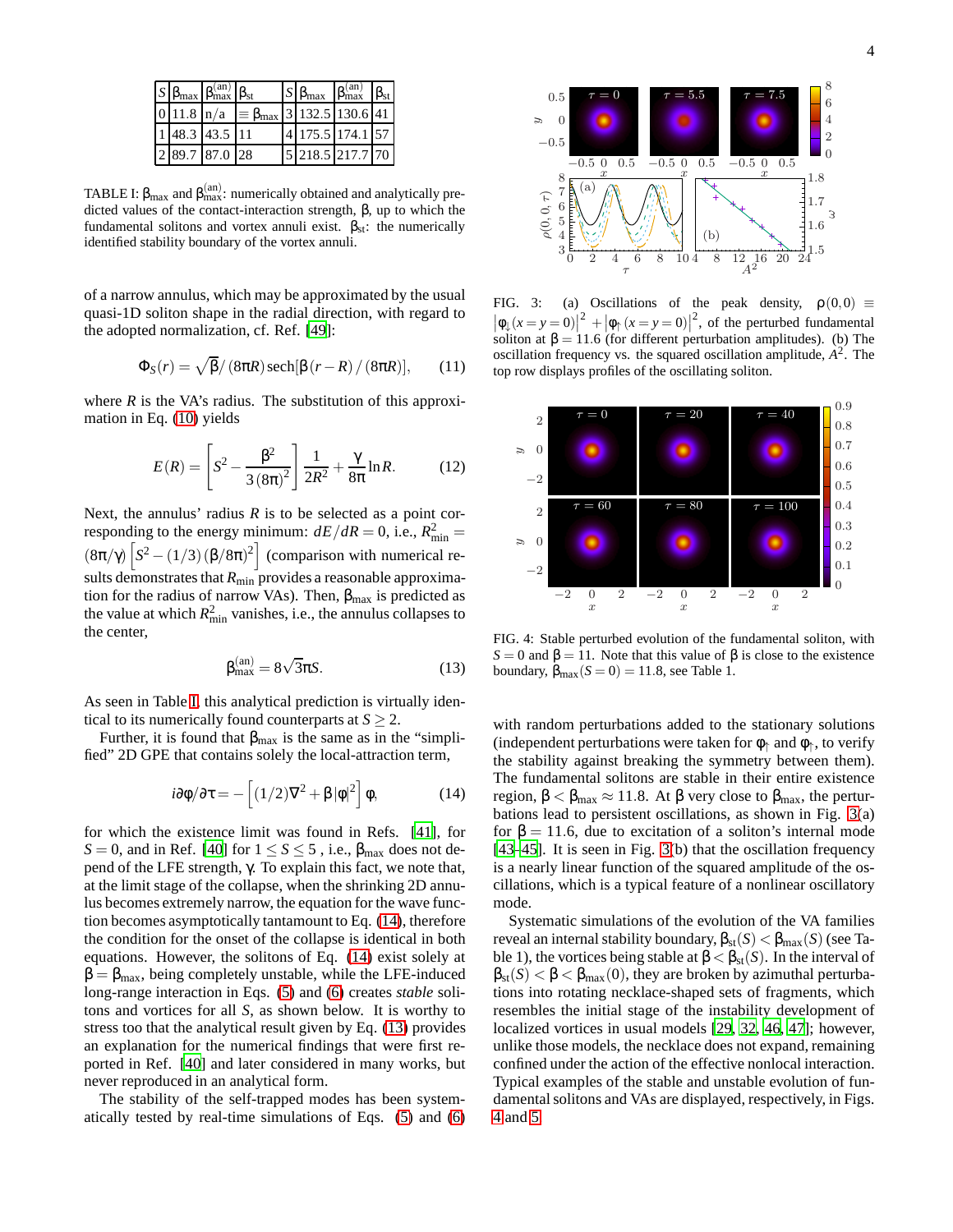

<span id="page-4-0"></span>FIG. 5: Top and bottom panels display, severally, examples of the stable and unstable perturbed evolution of the VAs with indicated values of *S* and β. The necklace-shaped set, observed in the latter case, remains confined (keeping the same overall radius) in the course of subsequent evolution.

To address the stability of the VAs against azimuthal perturbations in an analytical form, we approximate the wave function of a perturbed VA by  $A(\theta)\Phi_s(r)$  and derive an evolution equation for the modulation amplitude, *A*, by averaging Eqs. [\(5\)](#page-2-0)-[\(6\)](#page-2-1) in the radial direction:

<span id="page-4-1"></span>
$$
i\frac{\partial A}{\partial \tau} = -\frac{1}{2R^2} \frac{\partial^2 A}{\partial \theta^2} + \left[ \frac{\gamma \ln R}{4\pi R} - \frac{2\beta^2}{3(8\pi R)^2} \right] |A|^2 A. \tag{15}
$$

A straightforward analysis of the modulational stability of the solution with *A* = 1 against perturbations  $\sim$  exp( $ip\theta$ ) with integer winding numbers  $p$  [\[50\]](#page-6-24) shows that the stability is maintained under the threshold condition,  $p^2 \ge (8/3)(\beta/8\pi)^2$ , if the term  $\sim \beta^2$  dominates in Eq. [\(15\)](#page-4-1). Further, the numerical results demonstrate that, as in other models [\[51\]](#page-6-25), the critical instability corresponds to  $p^2 = S^2$  (for instance, the appearance of five fragments in the part of Fig. [5](#page-4-0) corresponding to  $S = 5, \beta = 85$  demonstrates that, for  $S = 5$ , the dominant splitting mode has  $p = 5$ ). Thus, it is expected that the VAs  $r = \frac{\text{mean}}{\text{mean}} \text{ stable at } \beta < \beta_{\text{st}}^{(\text{an})}(S) = 2\sqrt{6}\pi S \approx 15.4S$ . On the other hand, the numerically found stability limits collected in Table 1 obey an empirical formula,  $\beta_{\text{st}}^{(\text{num})}(S) \approx 15S - 4$ . Thus, the analytical approximation is quite accurate for  $S \geq 2$ . To put this result in a physical context, we note that, in terms of experimentally relevant parameters, the scaling adopted above implies  $|β| ∼ (|a<sub>s</sub>|/l<sub>⊥</sub>)N$ , where *a<sub>s</sub>* < 0 is the scattering length which accounts for the contact attraction. Thus, values of  $\beta$ (actually, of either sign) may be relevant up to  $|\beta| \sim 1000$ .

It follows from these results that the giant VAs, with higher values of *S*, are *much more robust* than their counterparts with smaller *S*. This feature is opposite to what was previously found in those (few) models which are able to produce stable VAs with  $S > 1$  [\[29](#page-6-6), [33,](#page-6-10) [34\]](#page-6-11). It is relevant to mention that, at  $\beta < \beta_{st}(S=0)$ , the fundamental soliton is the system's ground state, while, at  $\beta > \beta_{st}(S=0)$ , the ground state does not exist, due to the possibility of the collapse. The vortices with  $\beta_{st}(S) > \beta$  cannot represent the ground state, but,



<span id="page-4-3"></span>FIG. 6: Comparison of the Thomas-Fermi approximation, as given by Eq. [\(16\)](#page-4-2), for the fundamental soliton (the dashed line) and its numerically found counterpart (the solid line), for  $\beta = -200$ .

nevertheless, they exist as metastable ones, cf. the spin-orbitcoupled system, considered in Ref. [\[31\]](#page-6-8), where self-trapped three-dimensional modes of the semi-vortex type exist too as metastable states, although the system does not have a ground state, due to the presence of the supercritical collapse.

For the strong *repulsive* contact interaction (large  $\beta < 0$ ), fundamental solitons (with  $S = 0$ ) can be constructed by means of the Thomas-Fermi approximation (TFA), as shown by straightforward consideration of the stationary version of Eq. [\(8\)](#page-2-3), with the substitution of the stationary wave form as per Eq. [\(9\)](#page-2-5). In this case, it is more convenient, instead of using the Green's function, to explicitly combine the stationary equation with Poisson equation [\(3\)](#page-1-2). The result is

<span id="page-4-2"></span>
$$
(\Phi_0^2)_{\text{TFA}}(r) = \begin{cases} \phi_0^2 J_0(\xi r) & \text{at } r < r_1/\xi, \\ (\Phi_0^2)_{\text{TFA}}(r) = 0 & \text{at } r > r_1/\xi, \end{cases}
$$
 (16)

where  $\xi \equiv \sqrt{\gamma/|\beta|}$ ,  $r_1 \approx 2.4$  is the first zero of Bessel function  $J_0(r)$ , and  $\phi_0$  is a normalization constant. Figure [6](#page-4-3) shows that the TFA agrees very well with the numerical solution.

Lastly, it is relevant to proceed from the symmetric system [ $\eta = 0$ ,  $\phi_{\uparrow} = \phi_{\perp}$  in Eqs. [\(5\)](#page-2-0) and [\(6\)](#page-2-1)] to a strongly asymmetric one, with large η. The relevant solution has  $\mu = -η + δ\mu$  with  $|\delta \mu| \ll \eta$  and small component  $\Phi_{\perp} \approx (H_0/2\eta) \Phi_{\uparrow}$ , while the large one satisfies equation

<span id="page-4-4"></span>
$$
\left(\Delta\mu + \frac{H_0^2}{2\eta}\right)\Phi_{\uparrow} = -\frac{1}{2}\nabla^2\Phi_{\uparrow} - \frac{\beta H_0^2}{4\eta^2}\Phi_{\uparrow}^3 - \frac{\gamma H_0^2}{8\pi\eta^2}\Phi_{\uparrow}
$$

$$
\int \ln\left(|\mathbf{r} - \mathbf{r}'|\right)\Phi_{\uparrow}^2(\mathbf{r}')d\mathbf{r}'.\tag{17}
$$

Up to obvious rescaling, Eq. [\(17\)](#page-4-4) is identical to the equation for the stationary wave function in the symmetric case, i.e., Eq. [\(8\)](#page-2-3) with substitution of the wave function as per Eq. [\(9\)](#page-2-5), with any value of *S*. Thus, the strongly asymmetric solutions can obtained by means of the rescaling of their symmetric counterparts.

#### **IV. CONCLUSION**

In this work we have developed the analysis for the 2D fundamental solitons and VAs (vortex annuli) produced by the LFE (local field effect) in the BEC composed of two-level atoms, or, alternatively, a gas of fermions, in which two components are coupled by the MW (microwave) field. The effective long-range interaction mediated by the field stabilizes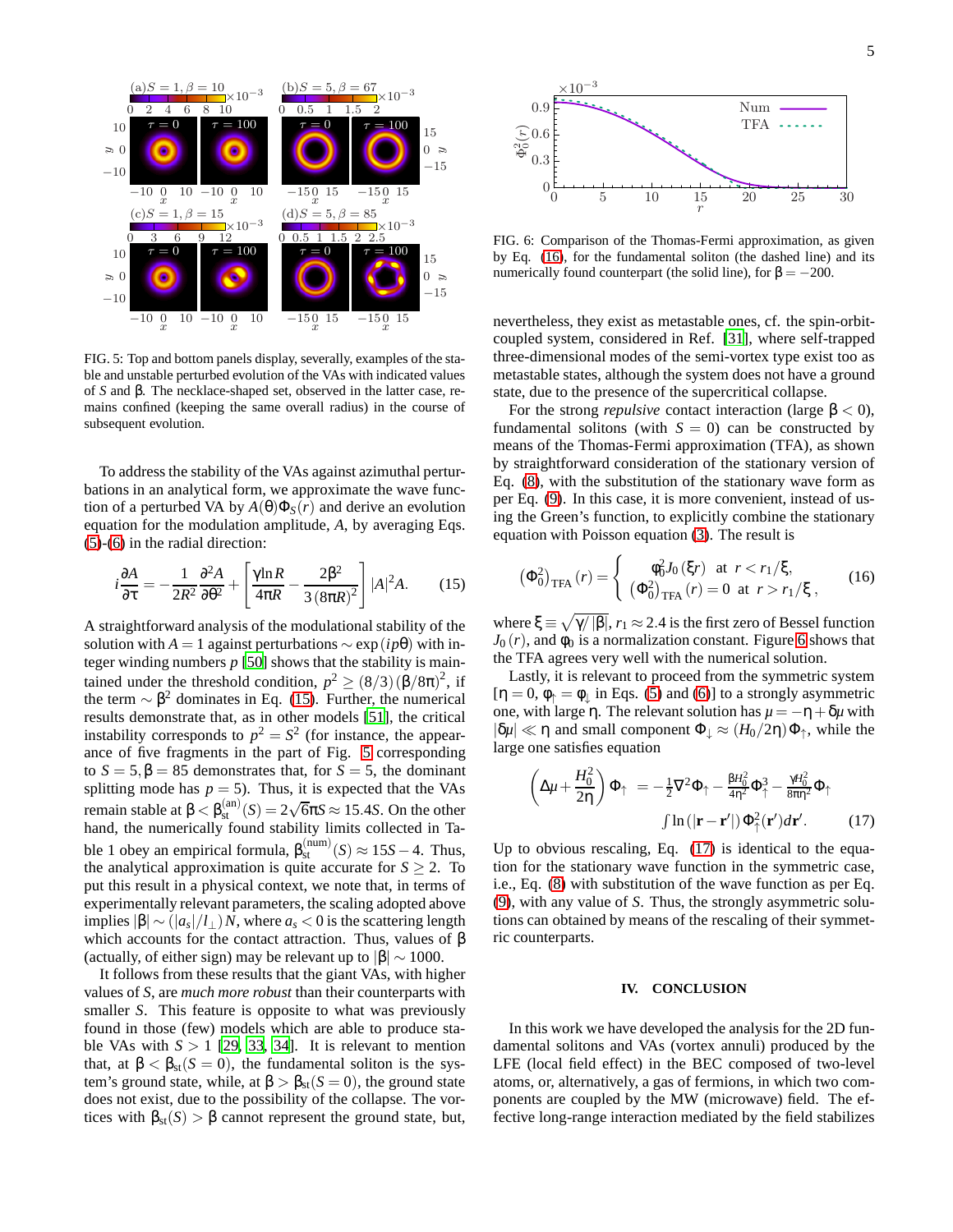the solitons and VAs, even in the presence of the attractive contact interaction between the two components, which, by itself, leads to the critical collapse. The solitons exists too and are stable in the presence of the arbitrarily strong contact repulsion. Nearly exact critical values of the local-attraction strength,  $\beta_{\text{max}}$ , up to which the solitons and vortices exist, have been found analytically. This result also provides an analytical explanation to the well-known existence limits of VAs in the 2D nonlinear Schrödinger/Gross-Pitaevskii equation with the cubic self-focusing term, which were previously known solely in the numerical form. While the fundamental solitons are stable up to  $\beta = \beta_{\text{max}}$ , the VAs remain stable in a smaller interval,  $\beta \leq \beta_{st} < \beta_{max}$ , being vulnerable to the azimuthal instability at  $\beta_{st} < \beta < \beta_{max}$ . The stability boundary,  $\beta_{st}$ , is found in an approximate analytical form too. On the contrary to previously studied models [\[29,](#page-6-6) [33,](#page-6-10) [34\]](#page-6-11), the (giant) VAs with higher vorticities, such as  $S = 5$ , are more robust than their counterparts with small *S*. In addition, a very accurate TFA (Thomas-Fermi approximation) was developed for the fundamental solitons, with  $S = 0$ . The results have been obtained for both symmetric and strongly asymmetric twocomponent systems.

- <span id="page-5-0"></span>[1] C. S. Adams, M. Sigel, and J. Mlynek, Phys. Rep. **240**, 143(1994); G. Grynberg and C. Robilliard, *ibid*. **355**, 335(2001); V. A. Brazhnyi and V. V. Konotop, Mod. Phys. Lett. B **18**, 627 (2004); O. Morsch and M. Oberthaler, Rev. Mod. Phys. **78**, 179 (2006); I. Bloch, J. Dalibard, and W. Zwerger, *ibid*. **80**, 885 (2008); S. Giorgini, L. P. Pitaevskii, and S. Stringari, *ibid*. **80**, 1215 (2008).
- <span id="page-5-1"></span>[2] M. F. Andersen, C. Ryu, P. Cladé, V. Natarajan, A. Vaziri, K. Helmerson, and W. D. Phillips, Phys. Rev. Lett. **97**, 170406 (2006); R. Pugatch, M. Shuker, O. Firstenberg, A. Ron, and N. Davidson, *ibid*. **98**, 203601 (2007); M. Shuker, O. Firstenberg, R. Pugatch, A. Ron, and N. Davidson, *ibid*. **100**, 223601 (2008).
- <span id="page-5-2"></span>[3] N. Lo Gullo, S. McEndoo, T. Busch, and M. Paternostro, Phys. Rev. A **81**, 053625 (2010).
- <span id="page-5-3"></span>[4] J. Zhu, G. J. Dong, M. N. Shneider, and W. Zhang, Phys. Rev. Lett. **106**, 210403 (2011).
- <span id="page-5-6"></span>[5] G. J. Dong, J. Zhu, W. Zhang, and B. A. Malomed, Phys. Rev. Lett. **110**, 250401 (2013).
- <span id="page-5-7"></span>[6] J. L. Qin, G. J. Dong, and B. A. Malomed, Phys. Rev. Lett. **115**, 023901 (2015).
- [7] F. Cattani, A. Kim, M. Lisak, and D. Anderson, Int. J. Mod. Phys. B **27**, 1330003(2013).
- [8] G. Labeyrie, E. Tesio, P. M. Gomes, G.-L. Oppo, W. J. Firth, G. R. M. Robb, A. S. Arnold, R. Kaiser, and T. Ackemann, Nature Phot. **8**, 321 (2014).
- <span id="page-5-4"></span>[9] T. J. Mendonca and R. Kaiser, Phys. Rev. Lett. **108**, 033001 (2012).
- <span id="page-5-5"></span>[10] K. Li, L. Deng, E. W. Hagley, M. G. Payne, and M. S. Zhan, Phys. Rev. Lett. **101**, 250401 (2008).
- <span id="page-5-8"></span>[11] D. Comparat, A. Fioretti, G. Stern, E. Dimova, B. Laburthe Tolra, and P. Pillet, Phys. Rev. A **73**, 043410 (2006).
- <span id="page-5-9"></span>[12] K. M. van der Stam, E. D. van Ooijen, R. Meppelink, J. M. Vogels, and P. van der Straten, Rev. Sci. Instrum. **78**, 013102 (2007); H. Imai, T. Akatsuka, T. Ode, and A. Morinaga, Phys. Rev. A **85**, 013633 (2012).

The VAs obtained here can be further used to construct vortex lattices [\[48\]](#page-6-26). Challenging possibilities are to consider interaction between the self-trapped modes, and, eventually, to extend the model to the fully 3D setting. Another direction for the extension of the work is to explore the electric LFE in a molecular condensate.

## **Acknowledgments**

This work was supported, in part, by National Science Foundation of China (grants Nos. 11574085 and 91536218), the Research Fund for the Doctoral Program of Higher Education of China (grant No. 20120076110010), Program of Introducing Talents of Discipline to Universities (B12024), and by the joint program in physics between the National Science Foundation (US) and Binational Science Foundation (US-Israel), through grant No. 2015616. B.A.M. appreciates hospitality of the State Key Laboratory of Precision Spectroscopy and Department of Physics at the East China Normal University.

- <span id="page-5-10"></span>[13] R. Barboza, U. Bortolozzo,M. G. Clerc, S. Residori, and E. Vidal-Henriquez, Adv. Opt. Phot. **7**, 635 (2015).
- <span id="page-5-11"></span>[14] A. Griesmaier, J. Werner, S. Hensler, J. Stuhler and T. Pfau, Phys. Rev. Lett. **94**, 160401 (2005)
- [15] M. Lu, N. Q. Burdick, S. H. Youn, and B. L. Lev, Phys. Rev. Lett. **107**, 190401 (2011); M. Lu, N. Q. Burdick, and B. L. Lev, *ibid.* **108** 215301 (2012)
- [16] K. Aikawa, A. Frisch, M. Mark, S. Baier,A. Rietzler, R. Grimm and F. Ferlaino , *ibid.* 108 210401 (2012), K. Aikawa,A. Frisch, M. Mark,A. Baier, R. Grimm and F. Ferlaino, *ibid.* **112**, 010404 (2014).
- <span id="page-5-13"></span>[17] K. - K. Ni, S. Ospelkaus, M. H. G. de Miranda, A. Pe'er, B. Neyenhuis, J. J. Zirbel, S. Kotochigova, P. S. Julienne, D. S. Jin, and J. Ye, Science **322**, 231 (2008); J. Deiglmayr, A. Grochola, M. Repp, K. Mötlbauer, C. Glük, J. Lange, O. Dulieu, R. Wester, and M. Weidem¨uler, Phys. Rev. Lett. **101**, 133004 (2008).
- [18] P. Pedri and L. Santos, Phys. Rev. Lett. **95**, 200404 (2005); F. Maucher, N. Henkel, M. Saffman, W. Krolikowski, S. Skupin and T. Pohl, *ibid* **106**, 170401 (2011); F. Maucher, S. Skupin, M. Shen, and W. Królikowski, Phys. Rev. A **81**, 063617 (2010).
- <span id="page-5-12"></span>[19] T. Lahaye, C. Menotti, L. Santos, M. Lewenstein, and T. Pfau, Rep. Prog. Phys. **72**, 126401 (2009).
- <span id="page-5-14"></span>[20] T. P. Simula and P. B. Blakie, Phys. Rev. Lett. **96**, 020404 (2006); Z. Hadzibabic, P. Krüger, M. Cheneau, B. Battelier, and J. Dalibard, Nature 441, 1118 (2006); M. J. Davis, S. A. Morgan, and K. Burnett, Phys. Rev. Lett. **66**, 053618 (2002); N. G. Berloff and B. V. Svistunov, Phys. Rev. A **66**, 013603 (2002);S.- W. Su, S.-C. Gou, A. Bradley, O. Fialko, and J. Brand, Phys. Rev. Lett. **110**, 215302(2013);Paul M. Chesler, Antonio M. Garcí-Garcí, and Hong Liu, Phys. Rev. X **5**, 021015 (2015)
- <span id="page-5-15"></span>[21] V. I. Yukalov, A. N. Novikov, and V. S. Bagnato, J. Low Temp. Phys. **180**, 53 (2015); E. A. L. Henn, J. A. Seman, G. Roati, K. M. F. Magalh˜aes, and V. S. Bagnato, Phys. Rev. Lett. **103**, 045301 (2009). E. A. L. Henn, J. A. Seman, G. Roati, K. M.